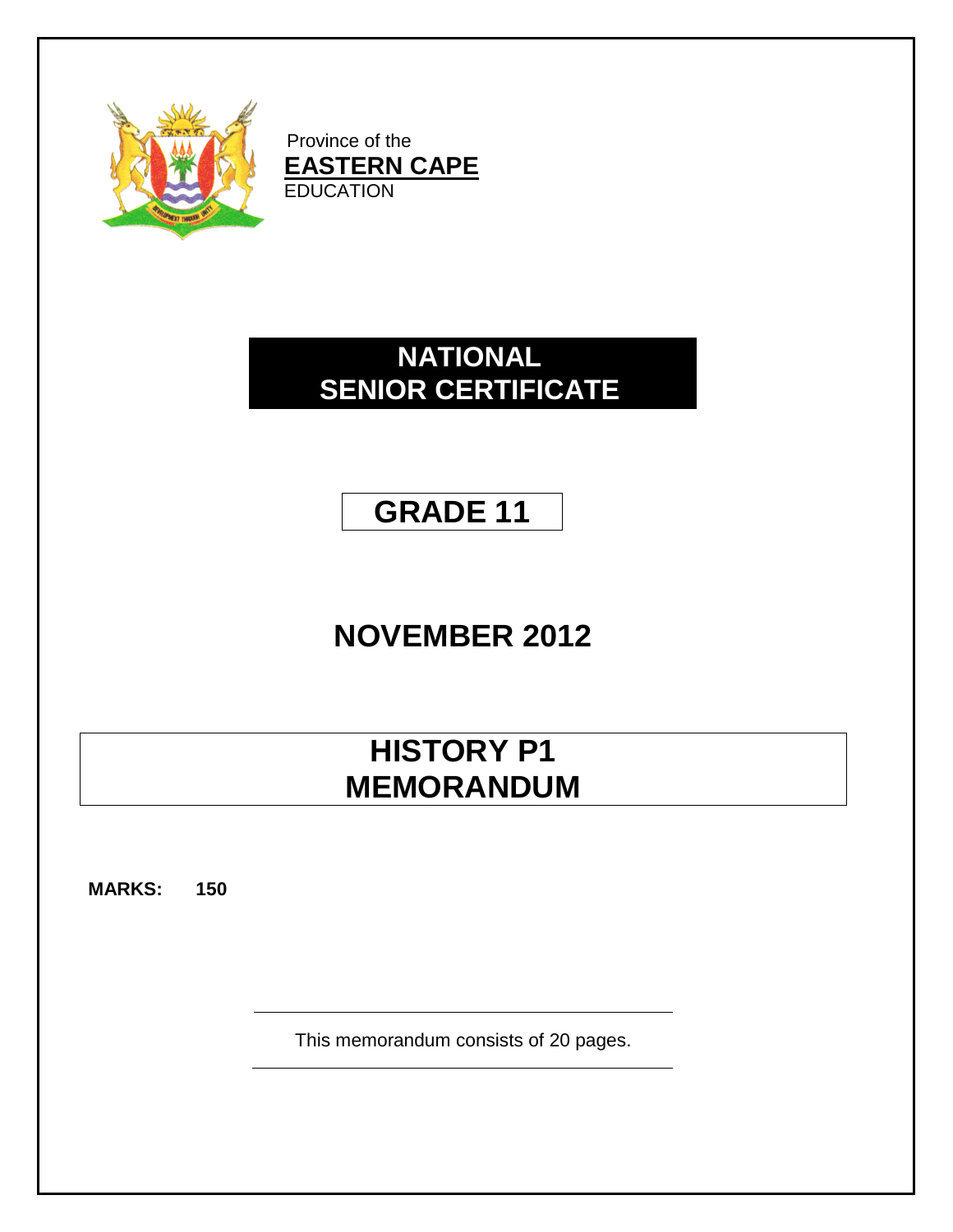# **SOURCE-BASED QUESTIONS**

1.1 The following Learning Outcomes and Assessment standards were used to assess candidates in this question paper:

| <b>LEARNING</b>           | <b>ASSESSMENT STANDARDS</b>                                                                                  |  |  |
|---------------------------|--------------------------------------------------------------------------------------------------------------|--|--|
| <b>OUTCOMES</b>           | The ability of the learner to:                                                                               |  |  |
| <b>Learning Outcome 1</b> | Formulate questions to analyse concepts for<br>1.                                                            |  |  |
|                           | investigation within the context of what is being                                                            |  |  |
| (Historical enquiry)      | studied. (Not for examination purposes.)                                                                     |  |  |
|                           | Access a variety of relevant sources of information<br>2.                                                    |  |  |
|                           | in order to carry out an investigation. (Not for                                                             |  |  |
|                           | examination purposes)                                                                                        |  |  |
|                           | Interpret and evaluate information and data from<br>3.                                                       |  |  |
|                           | sources.                                                                                                     |  |  |
|                           | <b>Engage with sources of information evaluating</b><br>4.                                                   |  |  |
|                           | the usefulness of the sources for the task,                                                                  |  |  |
|                           | including stereotypes, subjectivity and gaps                                                                 |  |  |
|                           | in the evidence available to the learners.                                                                   |  |  |
| <b>Learning Outcome 2</b> | 1.<br>Analyse historical concepts as social constructs.                                                      |  |  |
| (Historical concepts)     | 2.<br>Examine and explain the dynamics of changing power                                                     |  |  |
|                           | relations within the societies studied<br>3.                                                                 |  |  |
|                           | Compare and contrast interpretations and perspectives<br>of events, people's actions and changes in order to |  |  |
|                           | draw independent conclusions about the actions or                                                            |  |  |
|                           | events.                                                                                                      |  |  |
| <b>Learning Outcome 3</b> | Identify when an interpretation of statistics may be<br>1.                                                   |  |  |
|                           | controversial and engage critically with the                                                                 |  |  |
| (Knowledge                | conclusions presented by the data.                                                                           |  |  |
| construction and          | 2.<br>Synthesise information to construct an original                                                        |  |  |
| communication)            | argument using evidence to support the argument                                                              |  |  |
|                           | Sustain and defend a coherent and balanced<br>3.                                                             |  |  |
|                           | argument with evidence provided and independently<br>accessed.                                               |  |  |
|                           | 4.<br>Communicate knowledge and understanding in a                                                           |  |  |
|                           | variety of ways including discussion (written and oral),                                                     |  |  |
|                           | debate, creating a piece of historical writing using a                                                       |  |  |
|                           | variety of genres, research assignments, graphics and                                                        |  |  |
|                           | oral presentation.                                                                                           |  |  |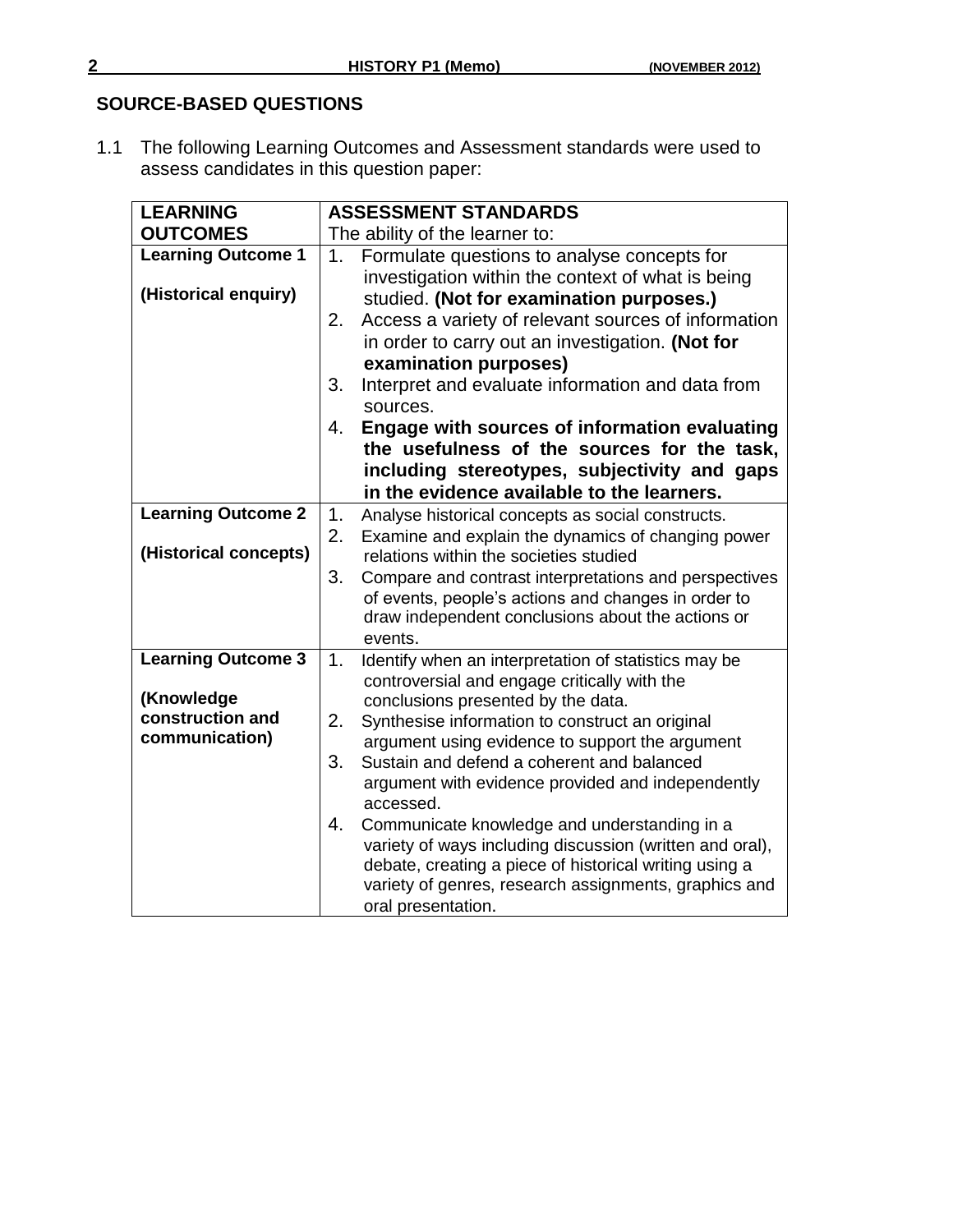### 1.2 **The following levels of questions were used to assess source-based questions:**

|                                                              | LEVELS OF SOURCE-BASED QUESTIONS                                                                         |
|--------------------------------------------------------------|----------------------------------------------------------------------------------------------------------|
| <b>LEVEL 1</b>                                               | Extract relevant information and data from the sources.                                                  |
| (L1)                                                         | Organise information logically.                                                                          |
|                                                              | Explain historical concepts.                                                                             |
| <b>LEVEL 2</b>                                               | Categorise appropriate or relevant source of information                                                 |
| (L2)                                                         | provided to answer the questions raised.                                                                 |
|                                                              | Analyse the information and data gathered from a variety of                                              |
|                                                              | sources.                                                                                                 |
|                                                              | Evaluate the sources of information provided to assess the                                               |
|                                                              | appropriateness of the sources for the task.                                                             |
| <b>LEVEL 3</b>                                               | Interpret and evaluate information and data from the sources.                                            |
| (L3)                                                         | Engage with sources of information evaluating the usefulness                                             |
| of the sources for the task taking into account stereotypes, |                                                                                                          |
|                                                              | subjectivity and gaps in the evidence available.                                                         |
|                                                              | Analyse historical concepts as social constructs.<br>$\bullet$                                           |
|                                                              | Examine and explain the dynamics of changing power relations<br>within the aspects of societies studied. |
|                                                              | Compare and contrast interpretations and perspectives of<br>$\bullet$                                    |
|                                                              | peoples' actions or events and changes to draw independent                                               |
|                                                              | conclusions about the actions or events.                                                                 |
|                                                              | Identify when an interpretation of statistics may be                                                     |
|                                                              | controversial and engage critically with the conclusions                                                 |
|                                                              | presented by the data.                                                                                   |

# 1.3 **The following table indicates how to assess source-based questions:**

| • In the marking of source-based questions credit needs to be given to any |
|----------------------------------------------------------------------------|
| other valid and relevant viewpoints, arguments, evidence or examples.      |

- In the allocation of marks, emphasis should be placed on how the requirements of the question have been addressed.
- In the marking guideline, the requirements of the question (skills that need to be addressed) as well as the level of the question are indicated in italics.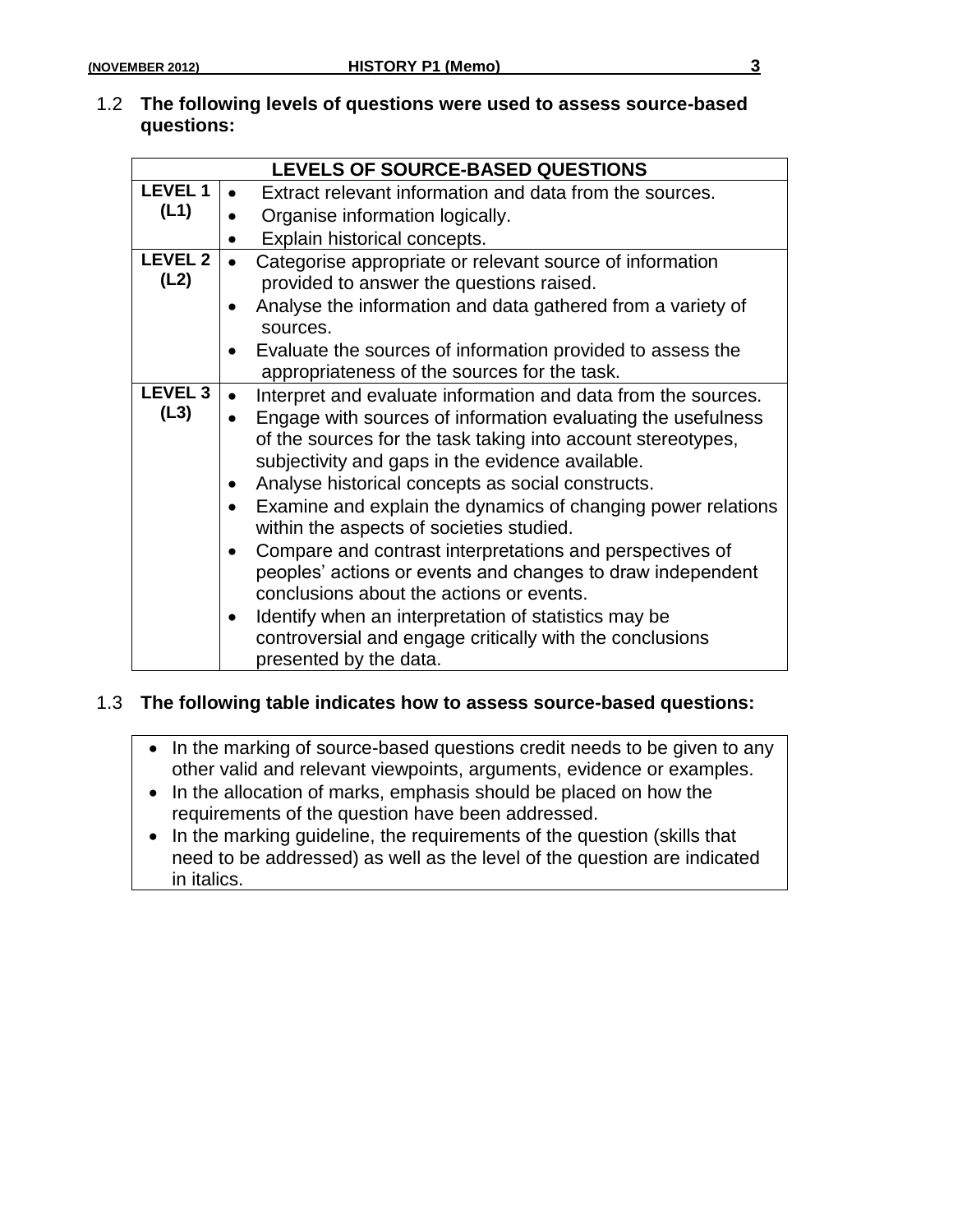# 2. **EXTENDED WRITING**

# 2.1 **LEVELS OF QUESTIONS**

# **Level 1**

- Discuss or describe according to a given line of argument set out in the extended writing question.
- Plan and construct an argument based on evidence, using the evidence to reach a conclusion.

# **Level 2**

- Synthesise information to construct an original argument using evidence to support the argument.
- Sustain and defend a coherent and balanced argument with evidence.
- Write clearly and coherently in constructing the argument.

# 2.2 **Marking of extended writing**

- **MARKERS MUST BE AWARE THAT THE CONTENT OF THE ANSWER WILL BE GUIDED BY THE TEXTBOOKS IN USE AT THE PARTICULAR CENTRE.**
- **CANDIDATES MAY HAVE ANY OTHER RELEVANT INTRODUCTION AND OR CONCLUSION THAN THOSE INCLUDED IN A SPECIFIC EXTENDED WRITING MARKING GUIDELINE.**
- **IN ASSESSING THE OPEN-ENDED SOURCE-BASED QUESTIONS CANDIDATES SHOULD BE GIVEN CREDIT FOR ANY OTHER RELEVANT RESPONSE.**

# **Global assessment of extended writing**

The extended writing will be assessed holistically (globally). This approach requires the educator to score the overall product as a whole, without scoring the component parts separately. This approach encourages the learner to offer an individual opinion by using selected factual evidence to support an argument. The learner will not be required to simply regurgitate "facts" in order to achieve a high mark. This approach discourages learners from preparing "model" answers and reproducing them without taking into account the specific requirements of the question. Holistic marking of extended writing credits learners' opinions supported by evidence. Holistic assessment, unlike content-based marking, does not penalise language inadequacies as the emphasis is on the following:

- The construction of argument
- The appropriate selection of factual evidence to support such argument
- The learner's interpretation of the question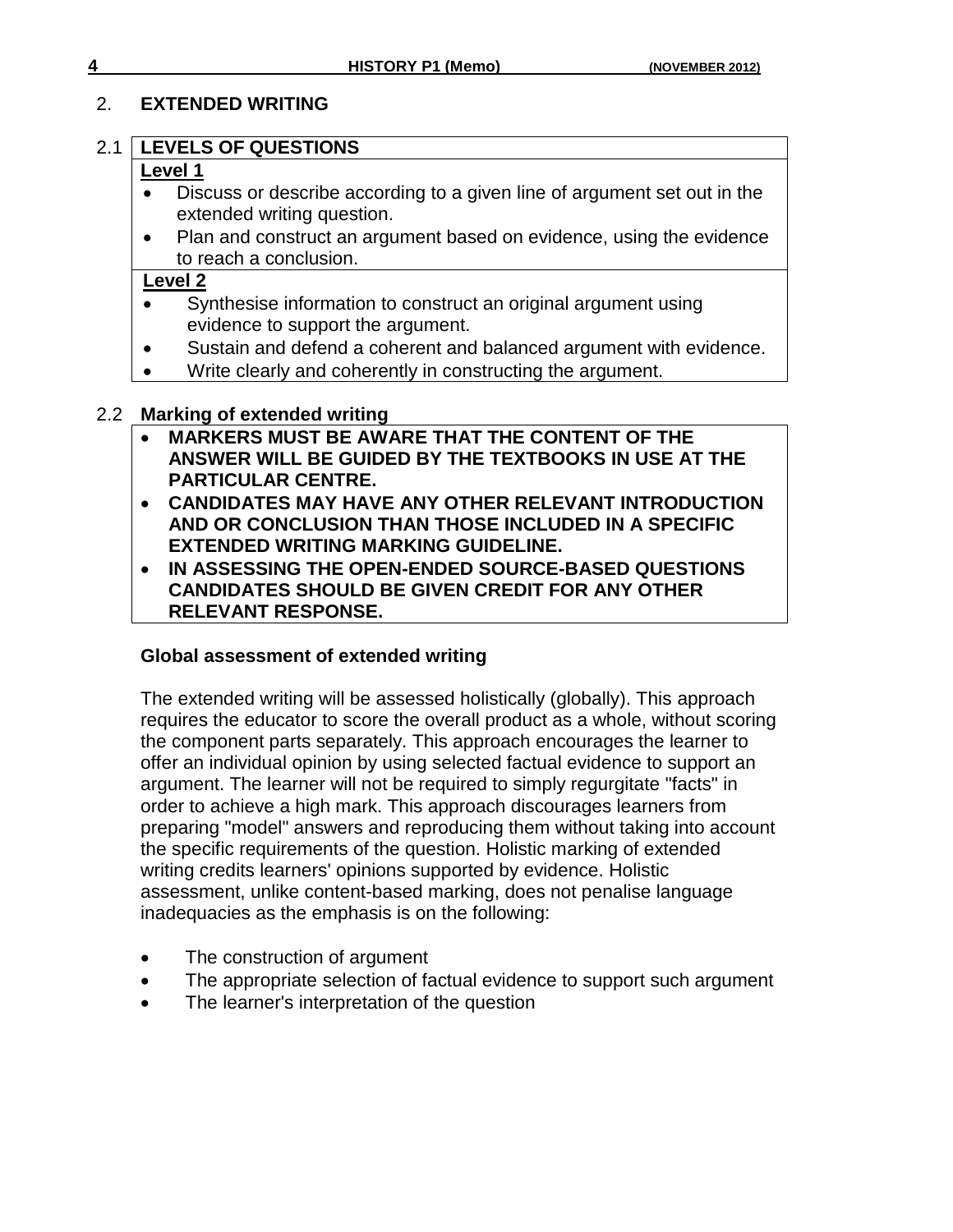# **Assessment procedures of extended writing**

- 1. Keep the synopsis in mind when assessing extended writing.
- 2. During the first reading of the extended writing ticks need to be awarded for a relevant introduction (indicated by a bullet in the marking guideline/memorandum), each of the main points/aspects that is properly contextualised (also indicated by bullets in the marking guideline/memorandum) and a relevant conclusion (indicated by a bullet in the marking guideline/memorandum) e.g. in an answer where there are 5 main points there will be 7 ticks.
- 3. The following additional symbols can also be used:
- introduction, main aspects and conclusion not properly contextualised
	- irrelevant statement New York New York 1, 1999 ׀ ׀ ׀
- repetition **R**
- analysis **A√**
- interpretation **I√**

wrong statement

4. The matrix

#### 4.1 **Use of analytical matrix in the marking of extended writing (refer to page 6)**

In the marking of extended writing with reference to page 6 the given criteria shown in the matrix should be used. In assessing the extended writing note should be taken of both the content and presentation. At the point of intersection of the content and presentation based on the seven competency levels, a mark should be awarded.

4.1.1 The first reading of extended writing will be to determine to what extent the main aspects have been covered and to allocate the **content level** (on the matrix).

| $-14$ |  |
|-------|--|
|       |  |

4.1.2 The second reading of extended writing will relate to the level (on the matrix) of **presentation**.

| LEVEL 4 |  |
|---------|--|
| LEVEL 5 |  |

4.1.3 Allocate an overall mark with the use of the matrix.

| . |            |          |
|---|------------|----------|
|   | $I$ FVFI 4 |          |
|   | EVEL 5     | $8 - 19$ |

#### 4.2 **Use of holistic rubric in the marking of extended writing (refer to page 7)**

The given rubric, which takes into account both content and presentation, should be used in the marking of extended writing.

 $C & P$  | LEVEL 5 | 18 – 20

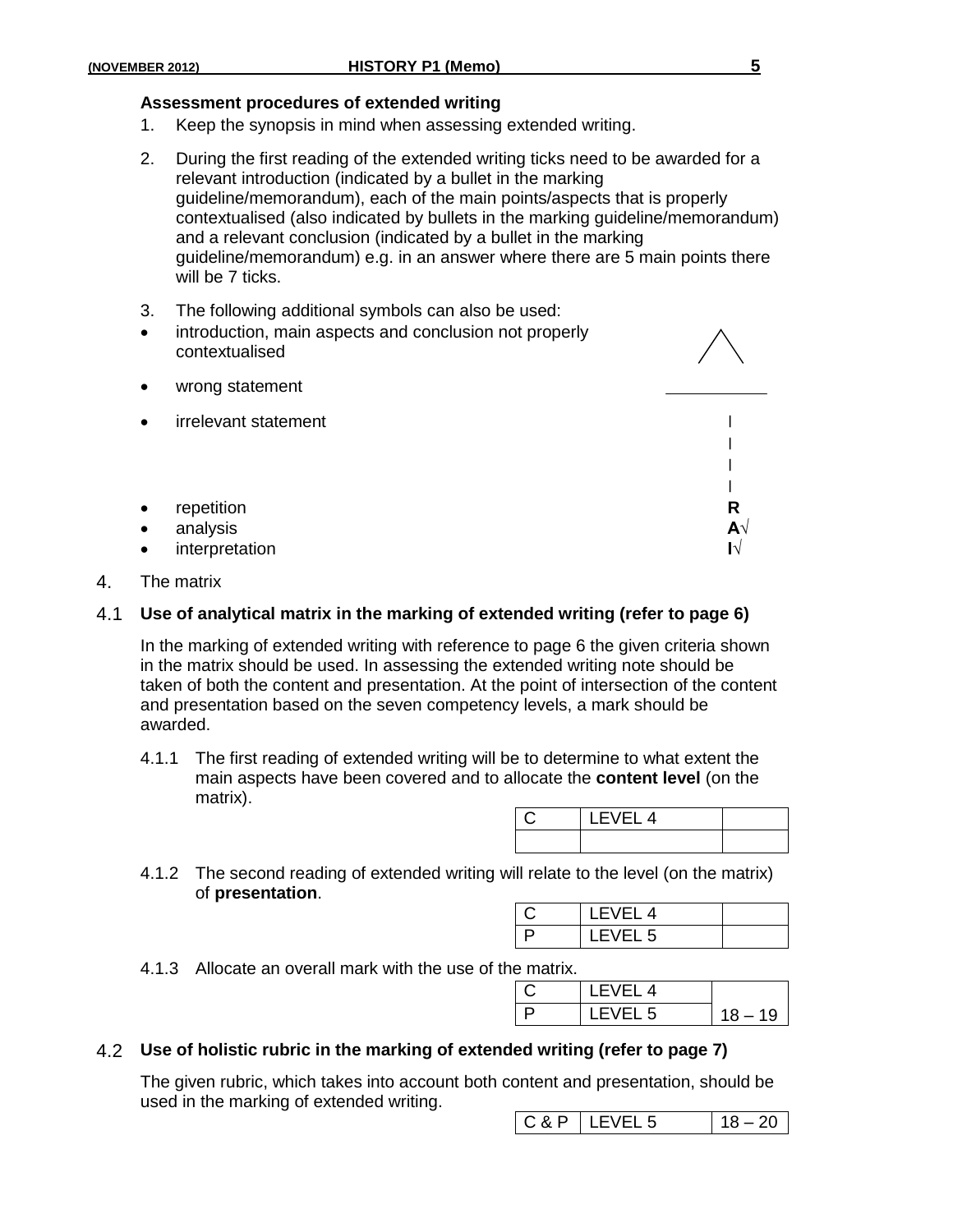### **GRADE 11 EXTENDED WRITING ANALYTIC MATRIX: TOTAL MARKS: 30**

| <b>PRESENTATION</b>                                                                                      | <b>LEVEL 7</b><br>Very well planned<br>and structured.<br>Good synthesis of<br>information.                          | LEVEL 6<br>Well planned and<br>structured.<br>Svnthesis of<br>information.                                                       | LEVEL 5<br>Writing structured.<br>Constructed a<br>clear argument.<br>Conclusions                                                                       | <b>LEVEL 4</b><br>Planned and<br>constructed an<br>argument.<br>Evidence used to                      | LEVEL <sub>3</sub><br>Planned and<br>constructed an<br>argument.<br>Evidence used to    | LEVEL 2<br>Attempted to<br>structure the<br>answer.<br>Largely | <b>LEVEL 1</b><br>Little analysis and<br>historical<br>explanation. No<br>structure. |
|----------------------------------------------------------------------------------------------------------|----------------------------------------------------------------------------------------------------------------------|----------------------------------------------------------------------------------------------------------------------------------|---------------------------------------------------------------------------------------------------------------------------------------------------------|-------------------------------------------------------------------------------------------------------|-----------------------------------------------------------------------------------------|----------------------------------------------------------------|--------------------------------------------------------------------------------------|
| <b>CONTENT</b>                                                                                           | Constructed an<br>argument<br>Well-balanced<br>argument.<br>Sustained and<br>defended the<br>argument<br>throughout. | Constructed an<br>original argument.<br>Well-balanced,<br>independent<br>argument.<br>Sustained and<br>defended the<br>argument. | drawn from<br>evidence.<br>Evidence used to<br>support argument.<br>Reached<br>independent<br>conclusion.<br>Evidence used to<br>support<br>conclusion. | support. Reached<br>independent<br>conclusion.<br>Conclusion not<br>clearly supported<br>by evidence. | support argument.<br>Conclusion<br>reached based on<br>evidence. Writing<br>structured. | descriptive/some<br>attempt at<br>developing an<br>argument.   |                                                                                      |
| LEVEL 7<br>Question has been fully answered.<br>Content selection fully relevant to line of<br>argument. | $27 - 30$                                                                                                            | $24 - 26$                                                                                                                        |                                                                                                                                                         |                                                                                                       |                                                                                         |                                                                |                                                                                      |
| LEVEL 6<br>Question has been answered.<br>Content selection relevant to a line of<br>argument.           | $24 - 26$                                                                                                            | 23                                                                                                                               | $21 - 22$                                                                                                                                               |                                                                                                       |                                                                                         |                                                                |                                                                                      |
| LEVEL 5<br>Question answered to a great extent.<br>Content adequately covered and<br>relevant.           |                                                                                                                      | $21 - 22$                                                                                                                        | 20                                                                                                                                                      | $18 - 19$                                                                                             |                                                                                         |                                                                |                                                                                      |
| LEVEL 4<br>Question recognizable in answer.<br>Some omissions/irrelevant content<br>selection.           |                                                                                                                      |                                                                                                                                  | $18 - 19$                                                                                                                                               | 17                                                                                                    | $15 - 16$                                                                               |                                                                |                                                                                      |
| LEVEL 3<br>Content selection does not always<br>relate.<br>Omissions in coverage.                        |                                                                                                                      |                                                                                                                                  |                                                                                                                                                         | $15 - 16$                                                                                             | 14                                                                                      | $12 - 13$                                                      |                                                                                      |
| LEVEL 2<br>Sparse content. Question inadequately<br>addressed.                                           |                                                                                                                      |                                                                                                                                  |                                                                                                                                                         |                                                                                                       | $12 - 13$                                                                               | 11                                                             | $9 - 10$                                                                             |
| LEVEL 1<br>Question not answered.<br>Inadequate content.<br>Totally irrelevant.                          |                                                                                                                      |                                                                                                                                  |                                                                                                                                                         |                                                                                                       |                                                                                         | $9 - 10$                                                       | $0 - 8$                                                                              |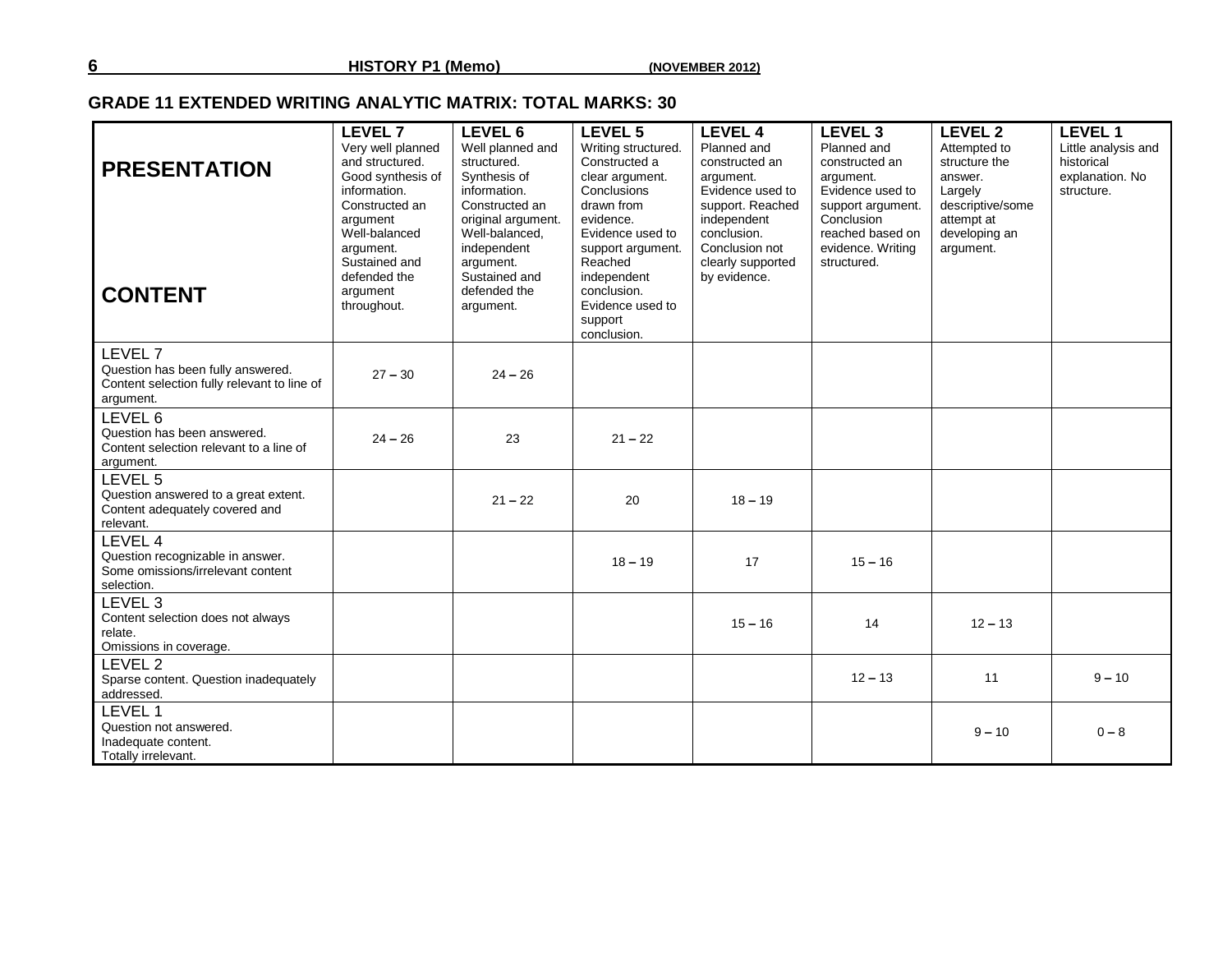#### **GRADE 11 HOLISTIC RUBRICS TO ASSESS EXTENDED WRITING (SUCH AS ESSAY USING SOURCES, REPORT, NEWSPAPER ARTICLE, ETC.)**

| <b>LEVEL</b>             | If the candidate has demonstrated all or most of the skills listed in a particular level, she/he will be awarded a<br>mark relevant to the category.                        |
|--------------------------|-----------------------------------------------------------------------------------------------------------------------------------------------------------------------------|
|                          | Consistently focuses on topic - demonstrates a logical and coherent progress towards a conclusion                                                                           |
|                          | Clearly comprehends the sources<br>Uses all or most of the sources                                                                                                          |
|                          | Selects relevant sources                                                                                                                                                    |
| 7<br>Outstanding         | Quotes selectively                                                                                                                                                          |
| $80 - 100%$              | Groups sources (not essential but should not merely list sources)                                                                                                           |
| $24 - 30$                | Demonstrates a setting of sources in background understanding<br>If appropriate, deals fully with counter-argument                                                          |
|                          | Refers appropriately to relevancy, bias, accuracy, limitation of sources                                                                                                    |
|                          | Expresses him/herself clearly                                                                                                                                               |
|                          | Concludes essay with clear focus on topic - takes a stand (i.e. reaches an independent conclusion)                                                                          |
|                          | Makes a good effort to focus consistently on the topic but, at times, argument loses some focus<br>Clearly comprehends the sources                                          |
|                          | Uses all or most of the sources                                                                                                                                             |
| 6                        | Selects relevant sources                                                                                                                                                    |
| <b>Meritorious</b>       | Quotes selectively                                                                                                                                                          |
| $70 - 79%$<br>$21 - 23$  | Perhaps, lacking some depth of overall focuses, or does not make reference to one or more relevant Source.<br>If appropriate, makes an attempt to consider counter-argument |
|                          | Rather superficial or no attempt to refer to relevancy, bias, accuracy, limitation of sources                                                                               |
|                          | Expression good                                                                                                                                                             |
|                          | Concludes essay with clear focus on topic - takes a stand (i.e. reaches an independent conclusion)                                                                          |
|                          | Makes an effort to focus on the topic but argument has lapses in focus<br>Comprehends most of the sources                                                                   |
|                          | Uses most of the sources                                                                                                                                                    |
| 5                        | Selects relevant sources                                                                                                                                                    |
| <b>Substantial</b>       | Good use of relevant evidence from the sources                                                                                                                              |
| $60 - 69%$<br>$18 - 20$  | Good attempt to consider counter-argument<br>Good attempt to refer to relevancy, bias, accuracy, limitation of Source                                                       |
|                          | Expression good but with lapses                                                                                                                                             |
|                          | Does not make an altogether convincing attempt to take a stand (i.e. limitations in reaching an independent                                                                 |
|                          | conclusion)                                                                                                                                                                 |
|                          | Makes an effort to focus on the topic but argument has many lapses in focus<br>Adequate comprehension of most of the sources                                                |
| 4                        | Adequate use of relevant evidence from the sources                                                                                                                          |
| <b>Moderate</b>          | Adequate attempt to consider counter-argument                                                                                                                               |
| $50 - 59%$<br>$15 - 17$  | Adequate attempt to refer to relevancy, bias, accuracy, limitation of sources<br>Expression adequate                                                                        |
|                          | Makes an attempt to take a stand but there are serious inconsistencies with making links with the rest of the essay                                                         |
|                          | Essay might have a tendency to list sources and "tag" on focus                                                                                                              |
|                          | Poor attempt to focus on the topic                                                                                                                                          |
|                          | Little comprehension of the sources<br>Struggles to select relevant information from the sources                                                                            |
| 3<br>Adequate            | No quotes - or generally irrelevant                                                                                                                                         |
| $40 - 49%$               | Makes no effort to consider counter-argument - or exceptionally weak attempt                                                                                                |
| $12 - 14$                | Easily characterized by listing of sources<br>No attempt to refer to relevancy, bias, accuracy of sources                                                                   |
|                          | Expression poor                                                                                                                                                             |
|                          | Makes a very poor attempt to take a stand (i.e. battles to reach an independent conclusion)                                                                                 |
|                          | Uses only one or two sources                                                                                                                                                |
| 2                        | Unable to identify relevant sources<br>No quotes - or generally irrelevant                                                                                                  |
| Elementary               | Makes no effort to consider counter-argument                                                                                                                                |
| $30 - 39%$               | Essay characterized by listing of sources                                                                                                                                   |
| $09 - 11$                | No attempt to refer to relevancy, bias, accuracy of sources                                                                                                                 |
|                          | Expression very poor<br>Makes a very poor attempt to take a stand - if at all                                                                                               |
|                          | No attempt to focus on the topic                                                                                                                                            |
| 1<br><b>Not Achieved</b> | Uses no sources                                                                                                                                                             |
| $0 - 29%$                | Completely irrelevant<br>Answer extremely poor                                                                                                                              |
| $0 - 8$                  | Sources copied without relevance                                                                                                                                            |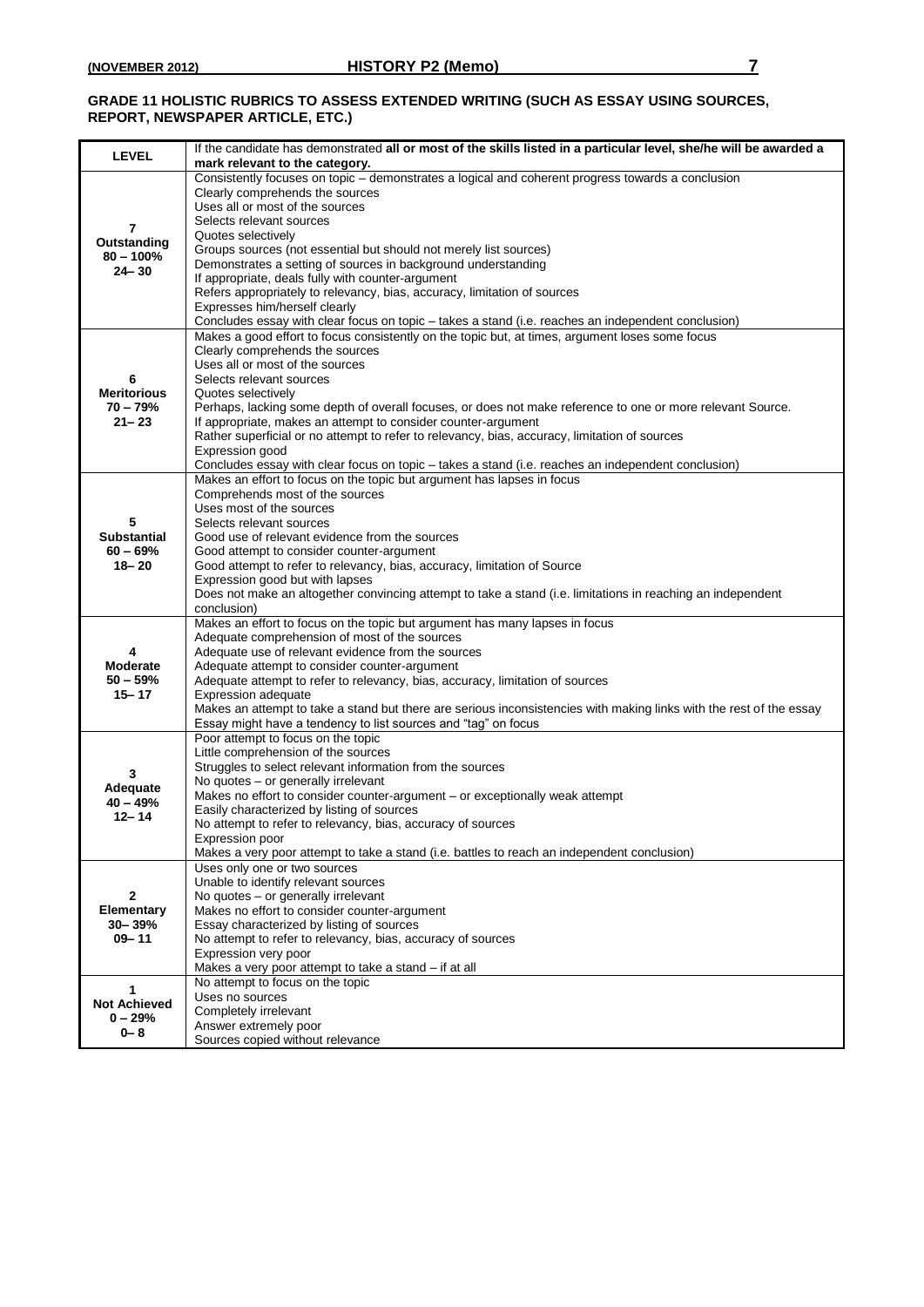# **QUESTION 1 HOW DID THE FIVE YEAR PLANS TRANSFORM RUSSIA INTO A POWERFUL STATE?**

- 1.1 1.1.1 [*Interpretation and analysis of information from Source 1A-L3- LO1(AS3&4); LO2(AS3); LO3(AS2)*]
	- To rid the ownership of land by ordinary people
	- To solve the food problem (2x1) (2)
	- 1.1.2 [*Interpretation and analysis of information from Source 1A-L3- LO1(AS3&4); LO2(AS3); LO3(AS2)*]

# (a) **Collectivisation**

- Combining smaller farms into bigger state farms
- Any other relevant response (Any 1x2) (2)

# (b) **Mechanisation**

- Use of machinery to cultivate farms
- Any other relevant response (Any 1x2) (2)

# 1.1.3 [*Interpretation of evidence from Source 1A-L2-LO2(AS3); LO3(AS2)*]

- No: peasants hoarded food
- Peasants forced to hand over their farms
- Any other relevant response. (Any 2x1) (2)

# 1.2 1.2.1 [*Interpretation, analysis and synthesis of evidence from Source 1B-L3-LO2(AS1,2&3); LO3(AS1,2,3&4)*]

- Farms were collectivized
- Farms were mechanized
- No private ownership allowed
- Everyone works for the state
- Any other relevant response (Any 1x2) (2)
- 1.2.2 [*Interpretation, analysis and synthesis of evidence from Source 1B-L3-LO2(AS1,2&3); LO3(AS1,2,3&4)*]
	- Rich or wealthy farmer
	- Any other relevant response (Any 1x2) (2)
- 1.2.3 [*Interpretation, analysis and synthesis of evidence from Source 1C-L3-LO2(AS1,2&3); LO3(AS1,2,3&4)*]
	- Killed their livestock
	- Refused to sow
	- Any other relevant response (Any 2x1) (2)
- 1.2.4 [*Interpretation, analysis and synthesis of evidence from Source 1C-L3-LO2(AS1,2&3); LO3(AS1,2,3&4)*]
	- Drop in agricultural production
	- Food shortage
	- Starvation
	- Any other relevant response (Any 2x2) (4)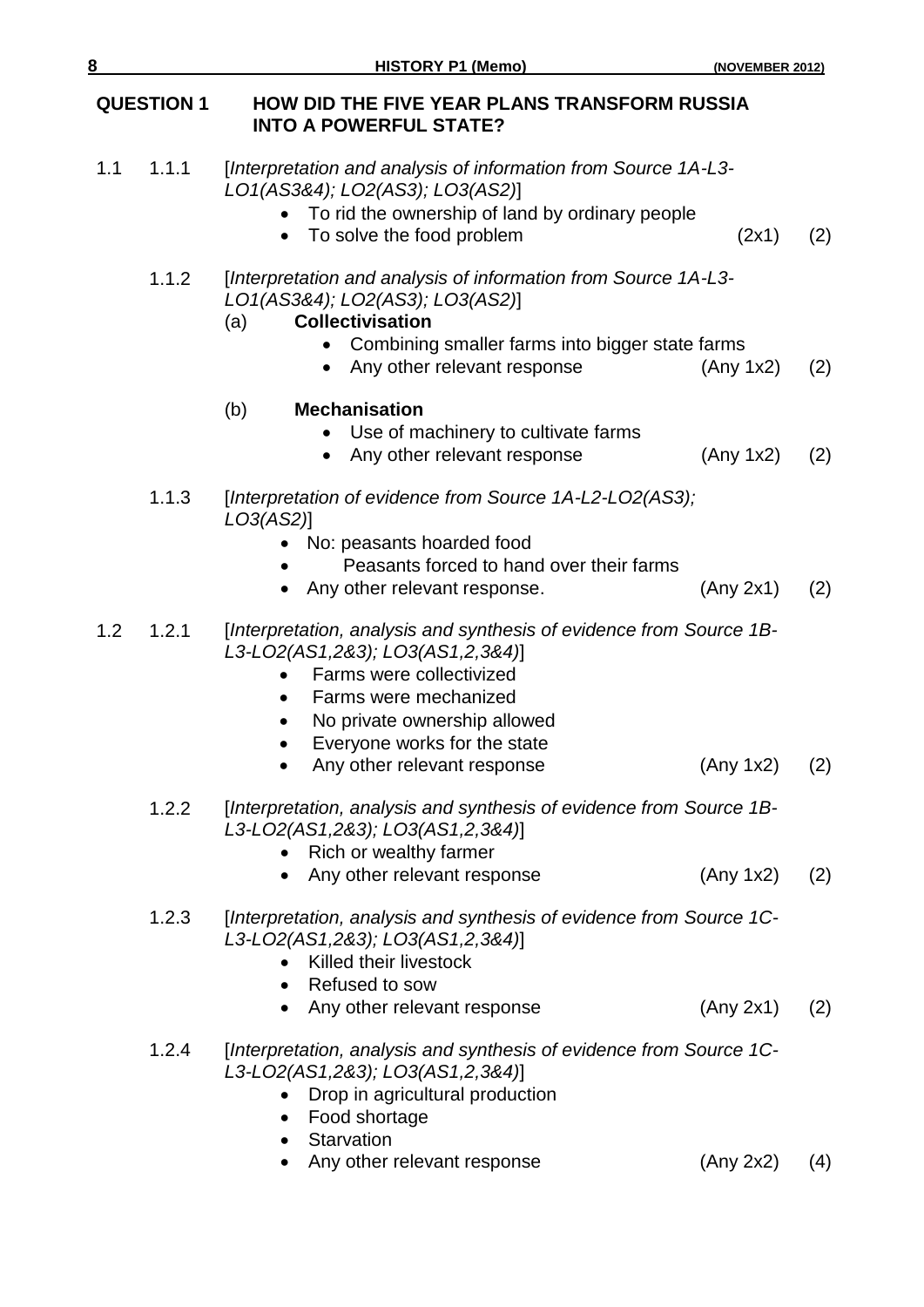- Stalin killed/liquidated them
- They were sent to Siberia
- Any relevant answer (Any 2x1) (2)

- 1.2.6 [*Interpretation, analysis and synthesis of evidence from Source 1C-L3-LO2(AS1,2&3); LO3(AS1,2,3&4)*]
	- Useful as it is a primary source
	- Useful as it is a picture, first-hand account of how collectivisation worked
	- Useful as it shows farmers working together and mechanisation
	- Not useful because it does not show the peasant resistance towards collectivisation
	- Any other relevant response (Any 1x3) (3)
- 1.3 1.3.1 [*Extraction and Interpretation of information from Source 1C-L3- LO1-*(AS*3&4); LO2(AS3); LO3(AS2)*]
	- Peasants supplied him with cheap industrial labour
	- Export of raw materials to pay for industrial machinery
	- Any other relevant answer (Any 2x1) (2)
	- 1.3.2 [*Interpretation of information from Source 1C-L3-LO1(AS3&4); LO2(AS3); LO3(AS2)*]
		- He was brutal
		- Zero tolerance
		- Any other relevant response (Any 1x2) (2)
	- 1.3.3 [*Interpretation, analysis and synthesis of evidence from all sources-L3-LO1-(AS3&4), LO2(AS1,2,3); LO3(AS1,2,3&4)*]
		- Farmers terrified
		- Farmers worked for state instead of being killed
		- Any other relevant response (Any 1x2) (2)
	- 1.3.4 [*Interpretation, analysis and synthesis of evidence from Source 1 C-L3-LO1-(AS3&4), LO2(AS1,2,3); LO3(AS1,2,3&4)*]
		- Shows you the successes of the Five Year Plans
		- Does not show brutalities and purges of Stalin
		- It does not show the resistance of the peasants towards collectivisation
		- It favours Stalin's view
		- Any other relevant response (Any 2x2) (4)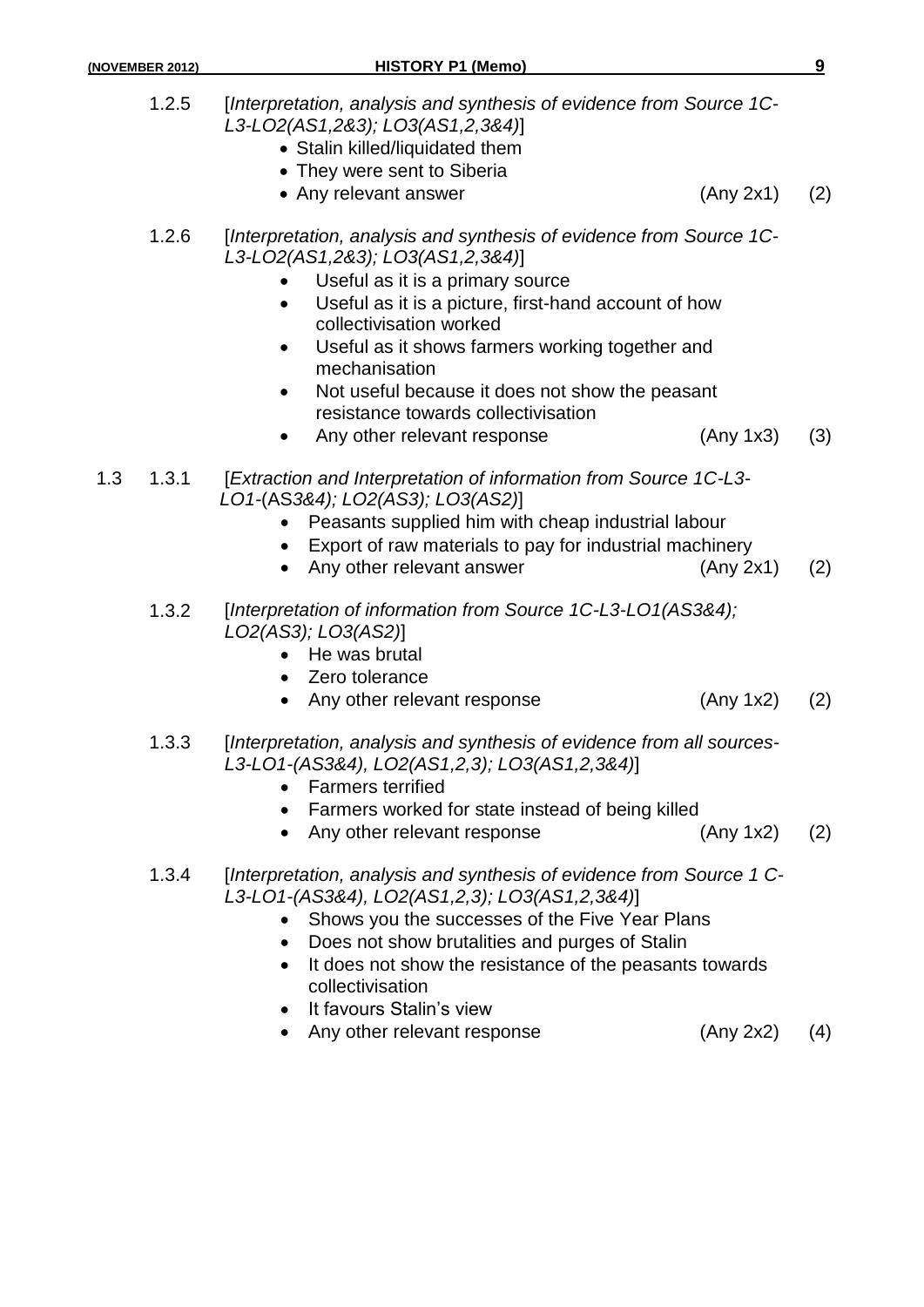| 1.4 | 1.4.1          | [Interpretation, analysis and synthesis of evidence from Source 1D-<br>L3-LO1-(AS3&4), LO2(AS1,2,3); LO3(AS1,2,3&4)]<br>Five Year Plans not yet implemented<br>$\bullet$<br>Russia still under NEP<br>$\bullet$<br>Any other relevant response<br>$\bullet$                                                                                                                                                                                                         | (Any 1x2)      | (2) |
|-----|----------------|---------------------------------------------------------------------------------------------------------------------------------------------------------------------------------------------------------------------------------------------------------------------------------------------------------------------------------------------------------------------------------------------------------------------------------------------------------------------|----------------|-----|
|     | 1.4.2          | [Interpretation, analysis and synthesis of evidence from Source 1D-<br>L3-LO1-(AS3&4), LO2(AS1,2,3); LO3(AS1,2,3&4)]<br>Peasants resisted the Five Year Plans<br>Peasants still favoured NEP<br>$\bullet$<br>Peasants killed their livestock and refused to sow<br>$\bullet$                                                                                                                                                                                        |                |     |
|     |                | Any other relevant response<br>$\bullet$                                                                                                                                                                                                                                                                                                                                                                                                                            | (Any 1x2)      | (2) |
|     | 1.4.3          | [Interpretation, analysis and synthesis of evidence from Source 1D-<br>L3-LO1-(AS3&4), LO2(AS1,2,3); LO3(AS1,2,3&4)]<br>Outbreak of World War Two                                                                                                                                                                                                                                                                                                                   |                |     |
|     |                | Any other relevant response<br>$\bullet$                                                                                                                                                                                                                                                                                                                                                                                                                            | (Any 1x2)      | (2) |
| 1.5 |                | [Interpretation, analysis and synthesis of evidence from all sources-L3-LO1-<br>(AS3&4), LO2(AS1,2,3); LO3(AS1,2,3&4)]<br>Peasant land taken away without consultation<br>Collectivisation forced upon them<br>Peasants' freedom of choice violated<br>Peasants forced to work against their will<br>Peasants were killed/right to live violated<br>Peasants sent to Siberia<br>No fair trial<br>Peasants were forced into starvation<br>Any other relevant answer. |                |     |
|     |                | Use the following rubric to allocate a mark:<br>• Uses evidence in an elementary manner                                                                                                                                                                                                                                                                                                                                                                             |                |     |
|     | <b>LEVEL 1</b> | e.g. shows little or no understanding<br>of how the human rights of peasants<br>were violated.<br>• Uses evidence partially to report on topic                                                                                                                                                                                                                                                                                                                      | MARKS: $0 - 2$ |     |

**10 HISTORY P1 (Memo) (NOVEMBER 2012)**

|                | • Uses evidence partially to report on topic<br>or cannot report on topic                                                                                                                                                                                                            |                |
|----------------|--------------------------------------------------------------------------------------------------------------------------------------------------------------------------------------------------------------------------------------------------------------------------------------|----------------|
| <b>LEVEL 2</b> | • Evidence is mostly relevant and relates<br>largely to the topic e.g. shows an<br>understanding of how the human rights<br>of peasants were violated.<br>• Uses evidence in a very basic manner                                                                                     | $MARKS: 3 - 4$ |
| <b>LEVEL 3</b> | • Uses relevant evidence e.g.<br>demonstrates a thorough<br>understanding of how the human rights<br>of peasants were violated.<br>• Evidence relates well to the topic<br>• Uses evidence very effectively in an<br>organised paragraph that shows an<br>understanding of the topic | $MARKS: 5-6$   |

(6)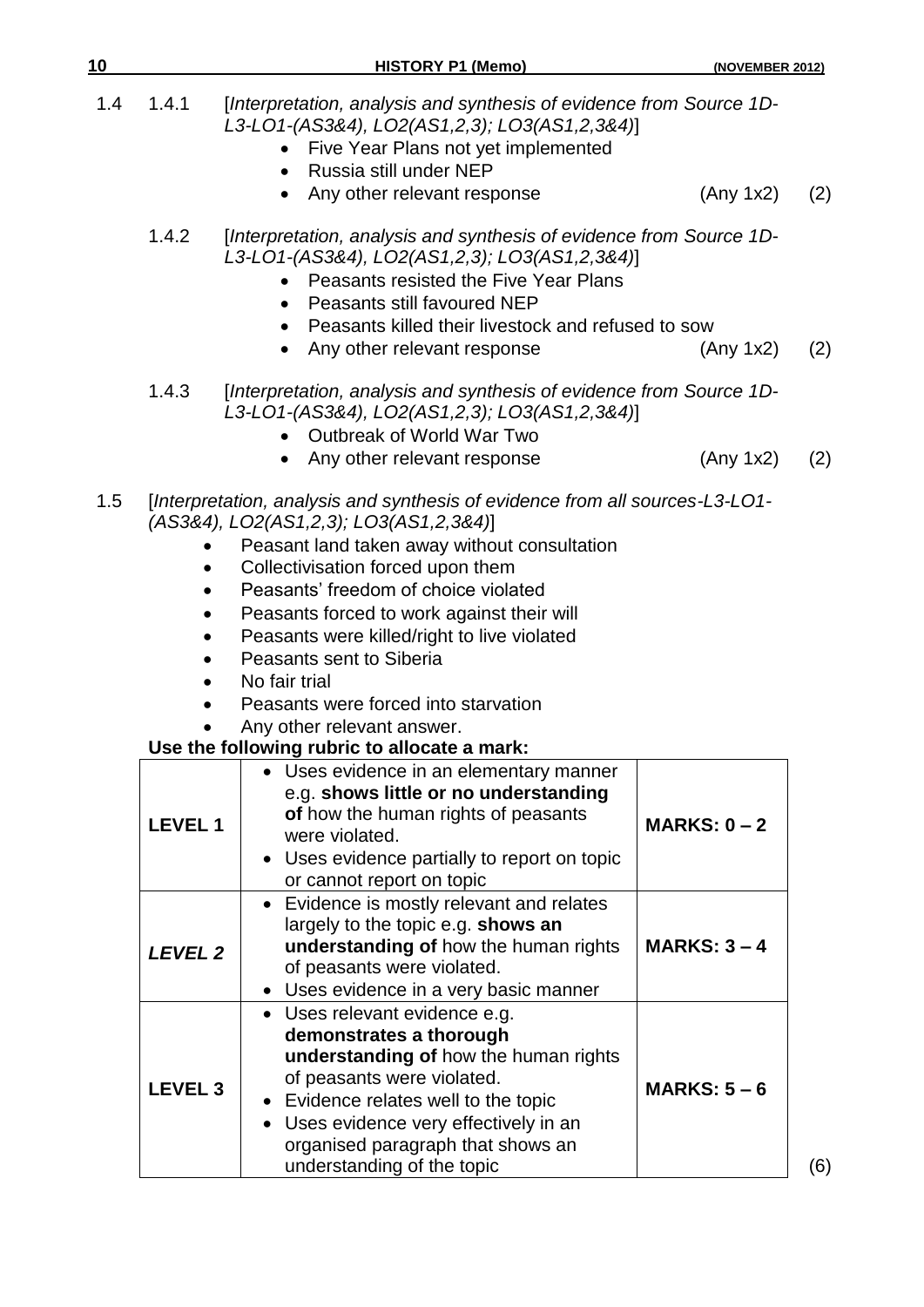#### 1.6 EXTENDED WRITING

1.6.1 [*Plan and construct an argument based on evidence using analytical and interpretative skills-L1-LO1(AS3&4); LO2(AS1,2&3); LO3(AS1,2,3&4)*]

#### **SYNOPSIS**

Candidates need to focus on the three Five Year Plans

#### **MAIN ASPECTS**

Candidates should include the following aspects in their response: **Introduction**

Candidates should indicate whether they agree with statement or not.

#### **Elaboration**

- Aims of Five Year Plans
- First Five Year Plan
- Agriculture
- Industries
- Second Five Year Plan
- Focus on shortcomings
- Third Five Year Plan
- War armaments

#### **Conclusion**

Candidates need to tie up the argument

# **Use the holistic matrix on page 6 to assess this report.** (30)

1.6.2 [*Synthesize information to construct an original argument using evidence from the sources and own knowledge to support the argument-L2-LO1(AS3&4); LO2(AS1,2&3); LO3(AS1,2,3&4)*]

#### **SYNOPSIS**

Candidates need to focus on the three Five Year Plans

#### **MAIN ASPECTS**

Candidates should include the following aspects in their response: **Introduction**

This is a descriptive essay and candidates should focus on the following.

#### **Elaboration**

- Aims of Five Year Plans
- First Five Year Plan
- Agriculture
- Industries
- Second Five Year Plan
- Focus on shortcomings
- Third Five Year Plan
- War armaments

#### **Conclusion**

Candidates need to tie up the argument

**Use the holistic matrix on page 7 to assess this report.** (30)

**[75]**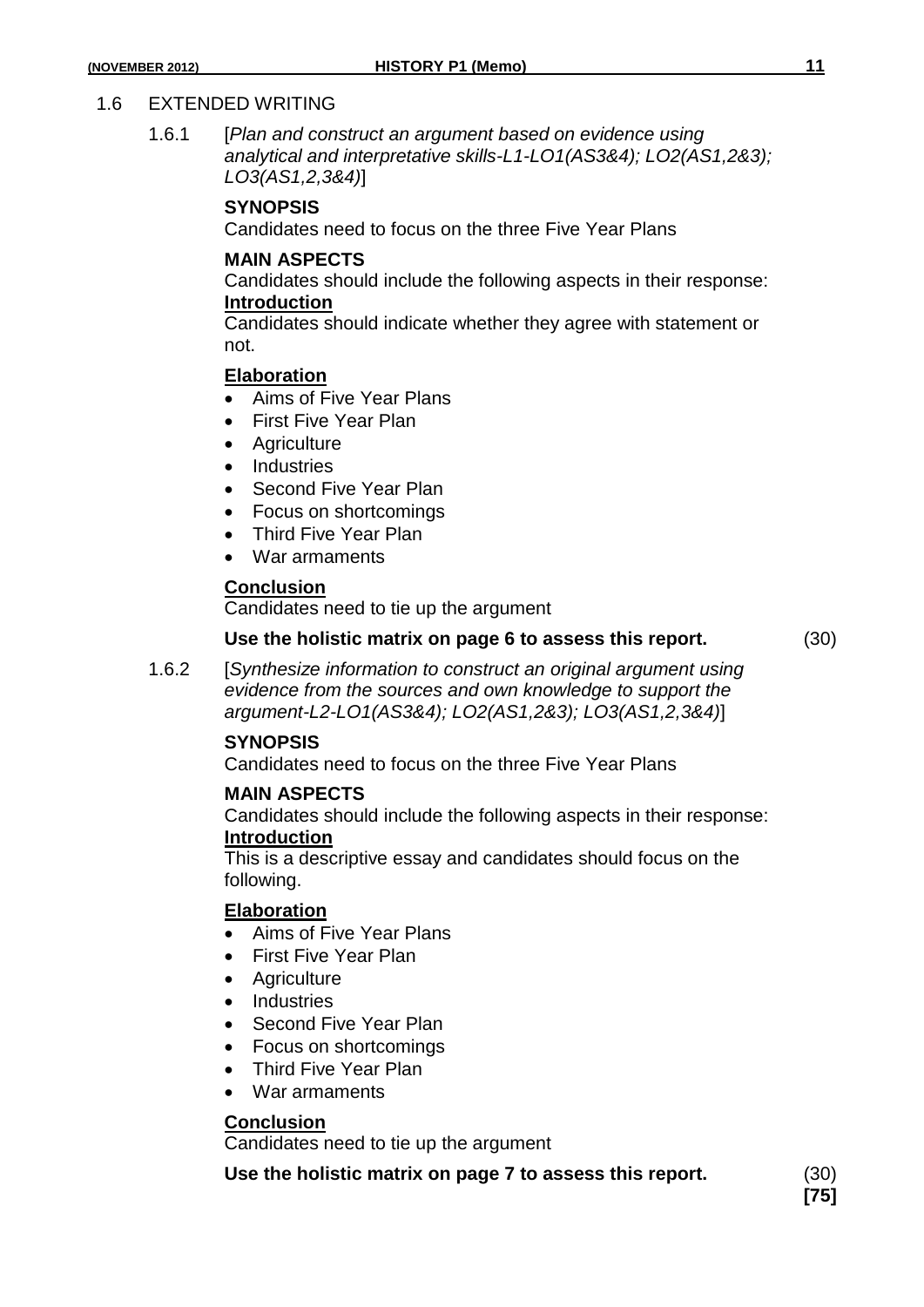### **QUESTION 2 WHAT FACTORS CONTRIBUTED TO THE PERIOD OF ECONOMIC PROSPERITY IN THE U.S.A. IN THE 1920s?**

2.1 2.1.1 [*Extraction of evidence from Source 2A-L1-LO1(AS3) and Interpretation of evidence from Source 2A-L2-LO2(AS3); LO2(AS2)*] To protect American industries against foreign competition  $(1x2)$   $(2)$ 2.1.2 [*Interpretation of evidence from Source 2A-L2-LO2(AS3); LO2(AS2)*] • High taxes were imposed on foreign goods Foreign goods more expensive than American products • Americans bought local products which were cheaper than foreign goods • Any other relevant response. (Any 2x2) (4) 2.1.3 [*Interpretation and analysis of evidence from Source 2A-L2- LO1(AS3)*] Farmers saddled with surpluses which they could not sell European farmers began producing for themselves • Any other relevant response (Any 2x2) (4) 2.1.4 [*Interpretation of evidence from Source 2A-L1-LO1(AS3&4)* • No: post-war conditions created prosperity (1x3) (3) 2.1.5 [*Interpretation and analysis of evidence from Source 2A-L3- LO1(AS3); LO2(AS3)*] European economies were non-existent after the war Europe depended on US imports to keep their economy running American companies over-produced and exported to Europe • American businesses made lots of money • Any other relevant response (Any 2x2) (4) 2.2 2.2.1 [*Extraction of evidence from Source 2B-L1-LO1(AS3&4*)] •  $Credit$  (1x1) (1) 2.2.2 [*Interpretation of evidence from Source 2B-L1-LO1(AS3&4*)] • Banks Any other relevant response (Any 1x1) (1) 2.2.3 [*Interpretation and analysis of evidence from Source 2B-L2- LO1(AS3&4)*] • Banks charge interest on loans • Any other relevant response (Any 1x2) (2)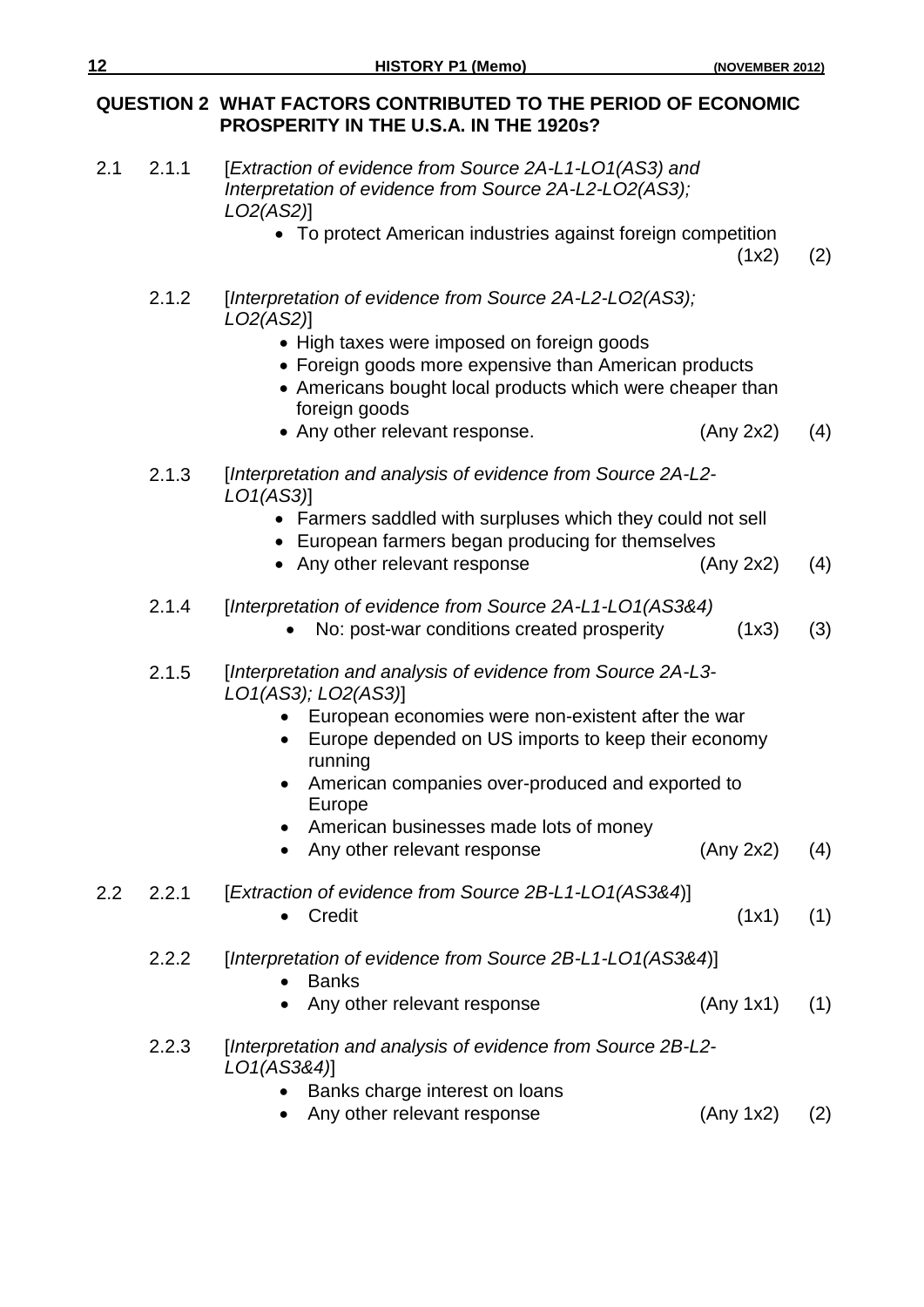|     | 2.2.4 | [Interpretation and analysis of evidence from Source 2B-L3-<br>LO1(AS3); LO2(AS3)]                |       |     |
|-----|-------|---------------------------------------------------------------------------------------------------|-------|-----|
|     |       | People bought products which they could not afford<br>This stimulated demand<br>$\bullet$         |       |     |
|     |       | Demand created jobs<br>$\bullet$                                                                  |       |     |
|     |       | People earned wages and spent<br>$\bullet$                                                        |       |     |
|     |       | Production cycle continued<br>$\bullet$<br>Any other relevant response<br>(Any 2x2)               |       | (4) |
|     | 2.2.5 | [Interpretation and analysis of evidence from Source 2B-L3-<br>LO1(AS3); LO2(AS3)]                |       |     |
|     |       | The notion that the prosperity would go on forever                                                |       |     |
|     |       | The idea that anyone can get rich                                                                 |       |     |
|     |       | Any other relevant response<br>(Any 1x2)<br>$\bullet$                                             |       | (2) |
| 2.3 | 2.3.1 | [Interpretation of evidence from Source 2C-L1-L01(AS3)]                                           |       |     |
|     |       | By investing in shares                                                                            | (1x1) | (1) |
|     | 2.3.2 | [Interpretation and analysis of information from Source 2C-L3-<br>LO1(AS3&4); LO2(AS3); LO3(AS2)] |       |     |
|     |       | People bought shares on the margin                                                                |       |     |
|     |       | Share prices increase<br>$\bullet$                                                                |       |     |
|     |       | People sell shares - make profit<br>$\bullet$                                                     |       |     |
|     |       | Any other relevant response<br>(Any 2x1)<br>$\bullet$                                             |       | (2) |
| 2.4 | 2.4.1 | [Extraction of evidence from source-L3-L01(AS3&4)]<br>Rubber<br>$\bullet$                         |       |     |
|     |       | <b>Steel</b><br>$\bullet$                                                                         |       |     |
|     |       | Oil<br>$\bullet$                                                                                  |       |     |
|     |       | Road construction                                                                                 |       |     |
|     |       | Housing<br>$\bullet$<br>(Any 2x1)                                                                 |       |     |
|     |       | Service stations                                                                                  |       | (2) |
|     | 2.4.2 | [Interpretation of evidence from Source 2D-L1-LO1(AS3&4)]                                         |       |     |
|     |       | Ford Model T<br>$\bullet$                                                                         | (1x1) | (1) |
|     | 2.4.3 | [Interpretation and interpretation of evidence from Source 2D-L2-<br>LO1(AS3&4)]                  |       |     |
|     |       | Created jobs                                                                                      |       |     |
|     |       | Created jobs for other industries like rubber, steel etc.                                         |       |     |

• Any other relevant response (Any 2x1) (2)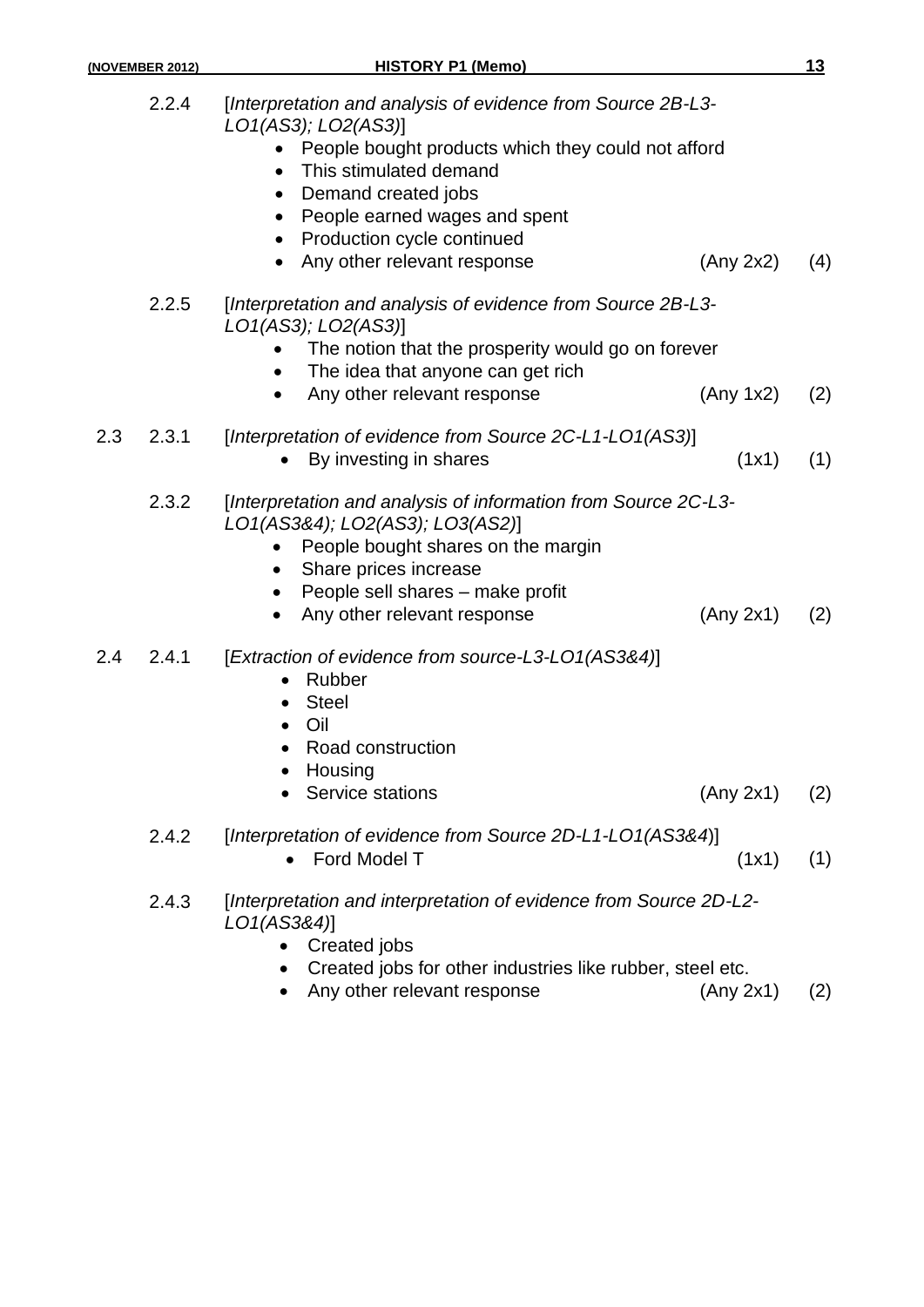- 2A origin of prosperity was post-war conditions
- 2D origin of prosperity was the motor industry
- 2A impact not everybody benefited from post-war conditions
- 2D impact anyone could get rich
- Any other relevant response (Any 2x2) (4)

- 2.5 [*Interpretation, analysis and synthesis of evidence from all sources-L3- LO1(AS3&4), LO2(AS1,2,3); LO3(AS1,2,3&4)*]
	- Useful: Source 2A shows how government protected industries
	- People could buy anything on credit
	- People invested in shares to enrich themselves
	- Motor industry created many jobs
	- Jobs created opportunities to enrich yourself
	- Jobs stimulated demand
	- Any other relevant answer

### **Use the following rubric to allocate a mark:**

| <b>LEVEL 1</b>     | • Uses evidence in an elementary manner<br>i.e. shows no or little understanding of<br>the economic prosperity of people in<br>the USA<br>• Uses evidence partially to report on topic<br>or cannot report on topic                                                       | MARKS: $0 - 2$ |
|--------------------|---------------------------------------------------------------------------------------------------------------------------------------------------------------------------------------------------------------------------------------------------------------------------|----------------|
| <b>LEVEL 2</b>     | • Evidence is mostly relevant and relates<br>to a great extent to the topic e.g. shows<br>some understanding of the economic<br>prosperity of people in the USA.<br>• Uses evidence in a very basic manner                                                                | MARKS: $3 - 4$ |
| LEVEL <sub>3</sub> | • Uses relevant evidence that shows a<br>thorough understanding of the<br>economic prosperity of people in the<br>USA.<br>• Evidence relates well to the topic<br>Uses evidence very effectively in an<br>organised paragraph that shows an<br>understanding of the topic | MARKS: $5-6$   |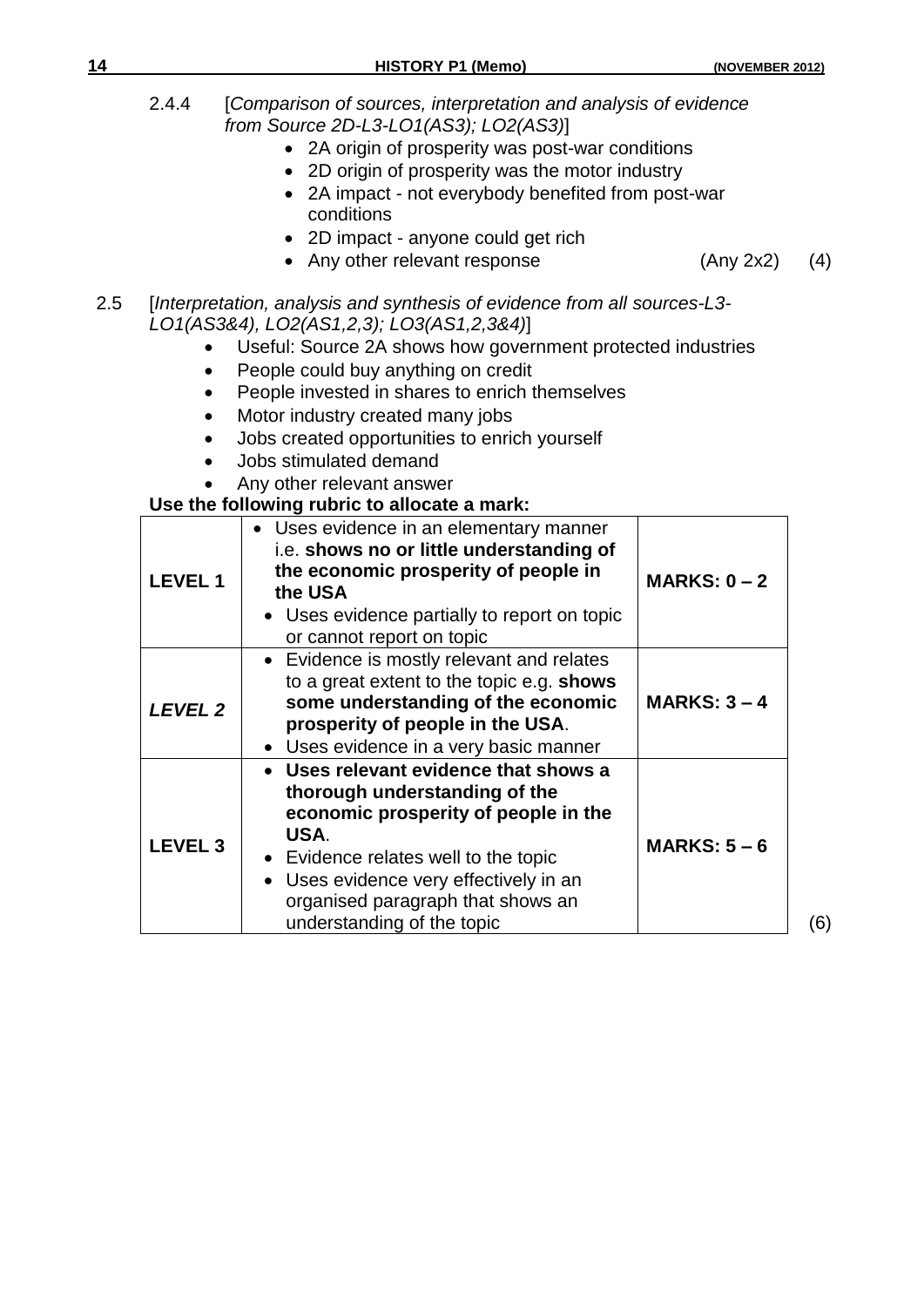#### 2.6 EXTENDED WRITING

2.6.1 [*Plan and construct an argument based on evidence using analytical and interpretative skills-L1-LO1(AS3&4); LO2(AS1,2&3); LO3(AS1,2,3&4)*]

**SYNOPSIS**

**Candidates need to focus on the factors that contributed to the period of prosperity in the USA**

#### **MAIN ASPECTS**

Candidates should include the following aspects in their response: **Introduction**

Candidates should outline what prosperity means.

#### **Elaboration**

- Government policy of non-interference
- Fordney-McCumber Act
- Motor Industry
- New Technology and mass production
- Advertising and hire purchase
- Wage increases in the 1920s
- Investing in shares

#### **Conclusion**

Candidates need to tie up the argument

#### **Use the holistic matrix on page 6 to assess this report.** (30)

2.6.2 [*Synthesize information to construct an original argument using evidence from the sources and own knowledge to support the argument-L2-LO1(AS3&4); LO2(AS1,2&3); LO3(AS1,2,3&4)*] **SYNOPSIS**

> Candidates should state whether the statement is valid by either agreeing or disagreeing with it

#### **MAIN ASPECTS**

Candidates should include the following aspects in their response: **Introduction**

Candidates must answer question.

#### **Elaboration**

- Government policy of non-interference
- Fordney-McCumber Act
- Motor Industry
- New Technology and mass production
- Advertising and hire purchase
- Wage increases in the 1920s
- Investing in shares

### **Conclusion**

Candidates need to tie up the argument

**Use the holistic matrix on page 7 to assess this report.** (30)

**[75]**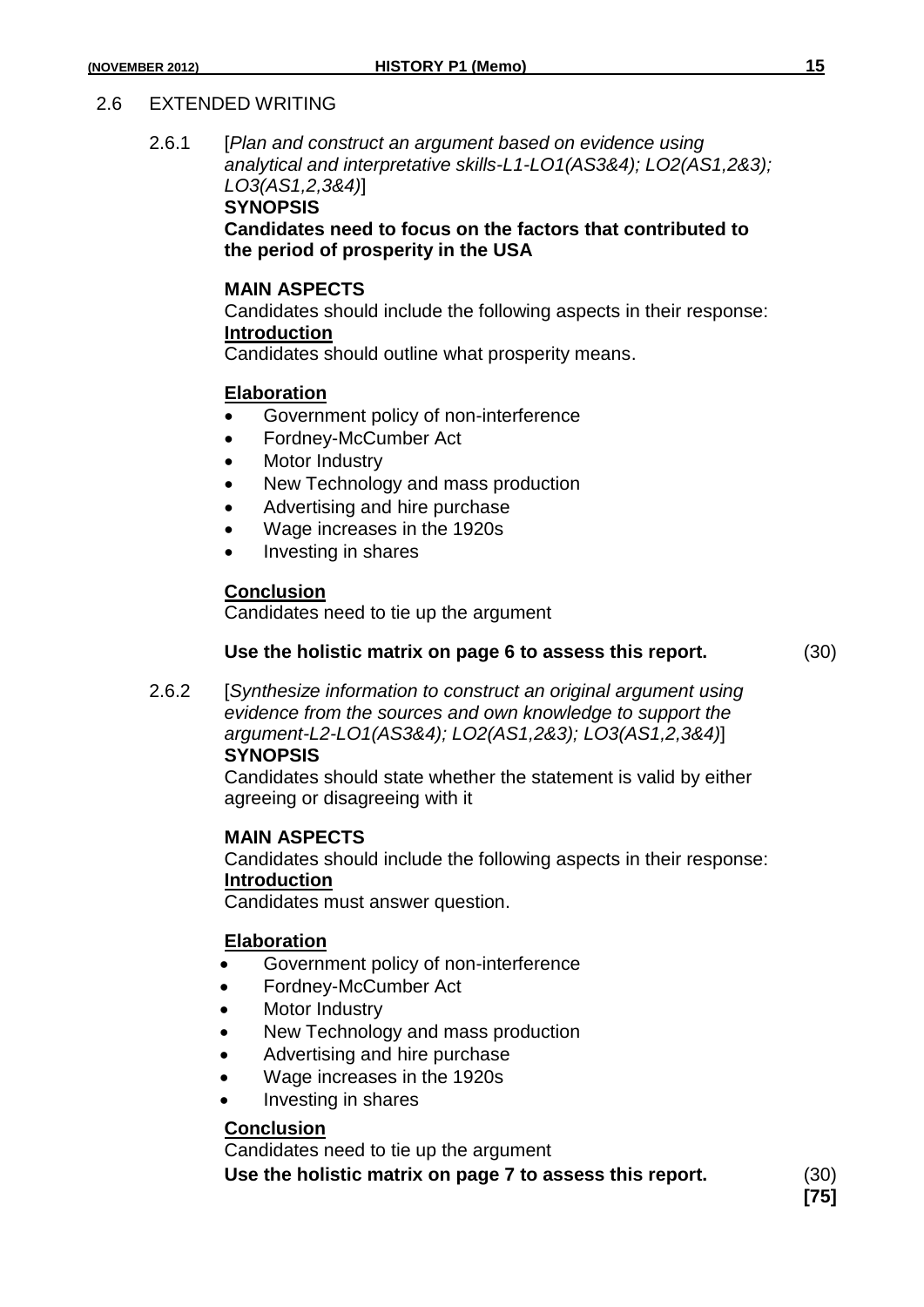# **QUESTION 3 WHAT WERE THE CAUSES AND NATURE OF COLOURED AND INDIAN NATIONALISM?**

| 3.1 | 3.1.1 | [Interpretation of evidence from Source 3A-L1-LO1(AS3)]<br><b>Coloureds</b><br>(a)<br>• Mixed race                                                                                                                                                                                               | (1x2)     | (2) |
|-----|-------|--------------------------------------------------------------------------------------------------------------------------------------------------------------------------------------------------------------------------------------------------------------------------------------------------|-----------|-----|
|     |       | (b)<br><b>Apartheid</b><br>• Separation of races                                                                                                                                                                                                                                                 | (1x2)     | (2) |
|     | 3.1.2 | [Extraction and Interpretation of information from Source 3A-L3-<br>LO1(AS3&4); LO2(AS2&3)]                                                                                                                                                                                                      |           |     |
|     |       | <b>Immorality Act</b><br><b>Population Registration Act</b><br>$\bullet$                                                                                                                                                                                                                         | (2x1)     | (2) |
|     | 3.1.3 | [Interpretation of evidence from Source 3A-L2-LO3(AS3&4)]<br>Coloureds removed from common voters roll<br>Coloureds had no political rights<br>$\bullet$<br>Any other relevant response<br>$\bullet$                                                                                             | (Any 2x2) | (4) |
|     | 3.1.4 | [Interpretation and extraction of evidence from Source 3A-L3-<br>LO3(AS3&4)]<br>Coloureds appealed for non-racial franchise<br>Coloureds formed the Anti-CAD<br>Coloureds joined Defiance Campaign<br>Coloureds joined the anti-apartheid resistance struggle                                    | (Any 2x2) | (4) |
|     | 3.1.5 | [Interpretation and analysis of Source 3A-L1-L3(AS3&4)]<br>They were discriminated against<br>They were stripped of their political rights<br>They were forcefully removed<br>They realized that they had to work with other oppressed<br>minorities to achieve liberty<br>Any relevant response | (Any 2x2) | (4) |
| 3.2 | 3.2.1 | [Interpretation of evidence from Source 3B-L2-L01(AS3&4)]<br>Apartheid<br>Any other relevant response                                                                                                                                                                                            | (Any 1x2) | (2) |
|     | 3.2.2 | [Extraction of evidence from Source 3B-L1-L3(AS3&4)]<br><b>Hanover Park</b><br><b>Lavender Hill</b>                                                                                                                                                                                              | (2x1)     | (2) |
|     | 3.2.3 | [Interpretation and analysis of evidence from Source 3B-L1-<br>L3(AS3&4)][L1-LO2(AS1)]<br>No - People had the right to choose<br>Freedom of movement<br>$\bullet$<br>People must decide their own destiny<br>Any other relevant response                                                         | (Any 2x2) | (4) |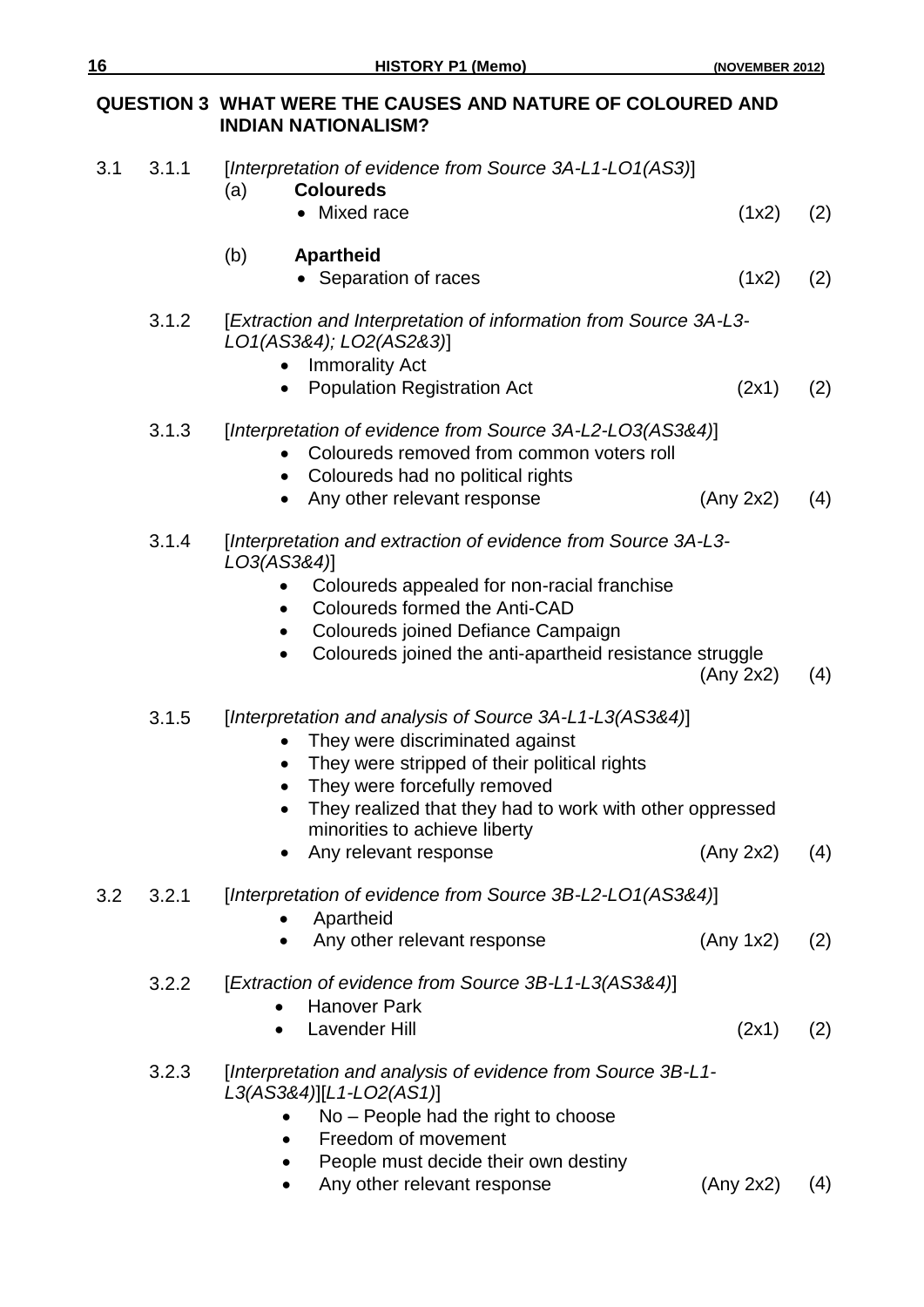| (NOVEMBER 2012) | <b>HISTORY P1 (Memo)</b>                                                                                                                                                                                                                                                                                                                                                             | 17  |
|-----------------|--------------------------------------------------------------------------------------------------------------------------------------------------------------------------------------------------------------------------------------------------------------------------------------------------------------------------------------------------------------------------------------|-----|
| 3.2.4           | [Interpretation of evidence from Source 3B-L2-L01(AS3&4)]<br>Matchbox - small inadequate houses                                                                                                                                                                                                                                                                                      |     |
|                 | Any other relevant response<br>(Any 1x2)                                                                                                                                                                                                                                                                                                                                             | (2) |
| 3.2.5           | [Interpretation of evidence from Source 3C-L2-L01(AS3&4)]<br>Crime<br>Unemployment<br>Poverty<br>Gangsterism                                                                                                                                                                                                                                                                         |     |
|                 | Any other relevant response<br>(Any 2x2)                                                                                                                                                                                                                                                                                                                                             | (4) |
| 3.3<br>3.3.1    | [Extraction of evidence from source-L3-LO1]<br>Pegging Act of 1943<br>Asiatic Trading and Occupation of Land Restriction<br>Act<br>(Any 1x1)                                                                                                                                                                                                                                         | (1) |
| 3.3.2           | [Interpretation of Source L3-L03 AS3&4)]<br>Indians were opposed to Apartheid<br>Indians stood up to the National Party<br>Indians supported the idea of equality<br>Any other relevant response<br>(Any 1x2)                                                                                                                                                                        | (2) |
| 3.3.3           | [Interpretation, analysis and synthesis of evidence from Source 3C-<br>L3-LO1(AS3&4), LO2(AS1,2,3); LO3(AS1,2,3&4)]<br>Useful as it shows that Indians were oppressed<br>It shows that Indians were fighting against Apartheid<br>It shows that Indians were not willing to compromise on<br>their rights<br>Indians did not tolerate the divide-and-rule tactic of NP<br>government |     |

• Any other relevant response. (Any 2x2) (4)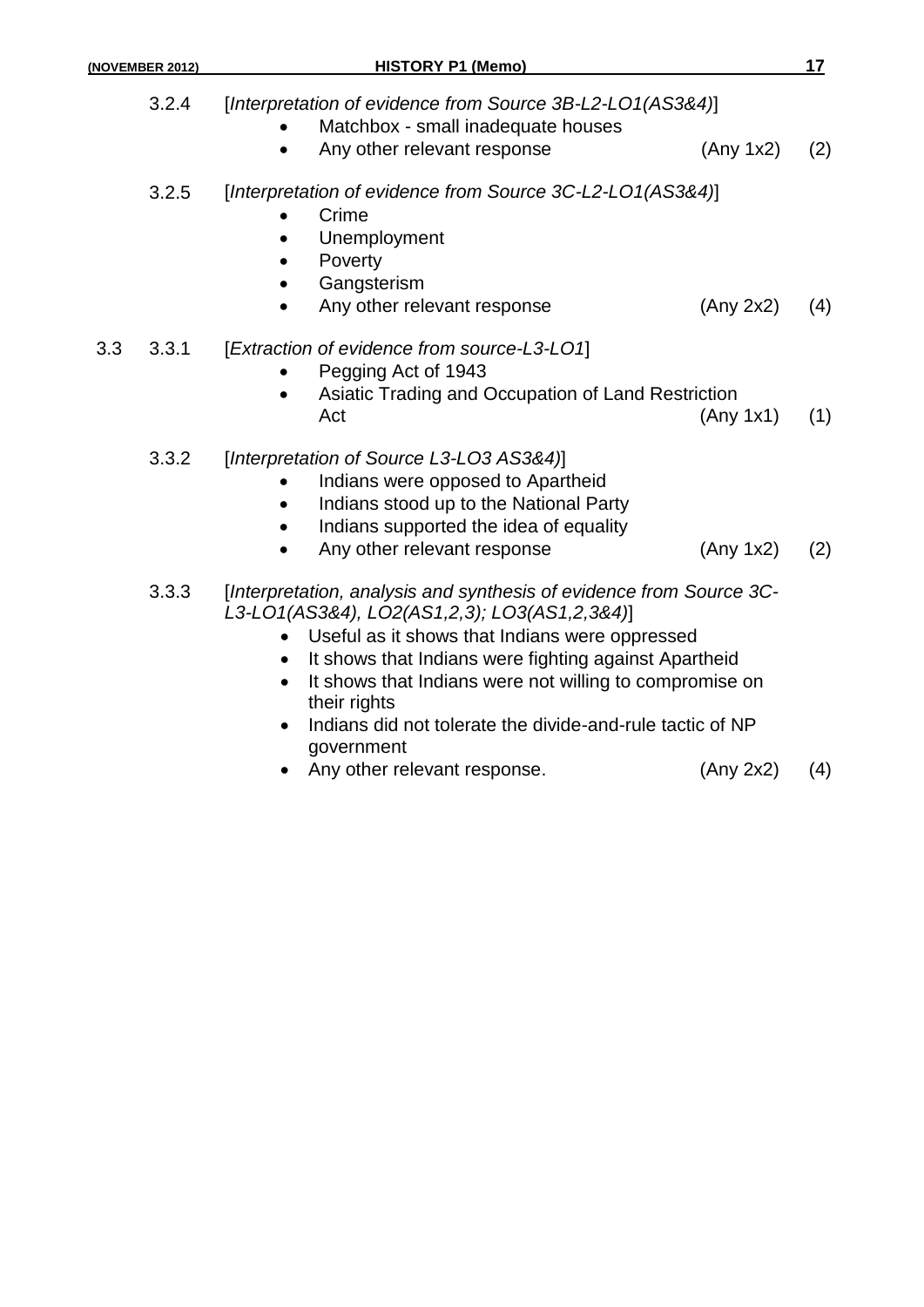- 3.4 [*Interpretation, analysis and synthesis of evidence from all Sources-L3- LO1(3&4); LO2(AS1,2,3); LO3(1,2,3&4)*]
	- Coloureds discriminated against
	- Coloureds removed from common voters role
	- Indians pegged with regards to land ownership and trade
	- Coloureds received inadequate housing facilities
	- Both groups negatively affected by Apartheid
	- Both groups were minority groups
	- Both groups realized that their destiny was tied to the liberation struggle of Blacks
	- Both wanted a free non-racial government. (6)

**Use the following rubric to allocate a mark: LEVEL 1** Uses evidence in an elementary manner e.g. **shows no or little understanding of** why Coloureds and Indians identified themselves with the Black resistance movement. Uses evidence partially to report on topic or cannot report on topic **MARKS: 0 – 2** *LEVEL 2* Evidence is mostly relevant and relates to a great extent to the topic e.g. **shows some understanding** why Coloureds and Indians identified themselves with the Black resistance movement. Uses evidence in a very basic manner **MARKS: 3 – 4 LEVEL 3** Uses relevant evidence e.g. **shows a thorough understanding of** why Coloureds and Indians identified themselves with the Black resistance movement. Evidence relates well to the topic Uses evidence very effectively in an organised paragraph that shows an understanding of the topic **MARKS: 5 – 6**

(6)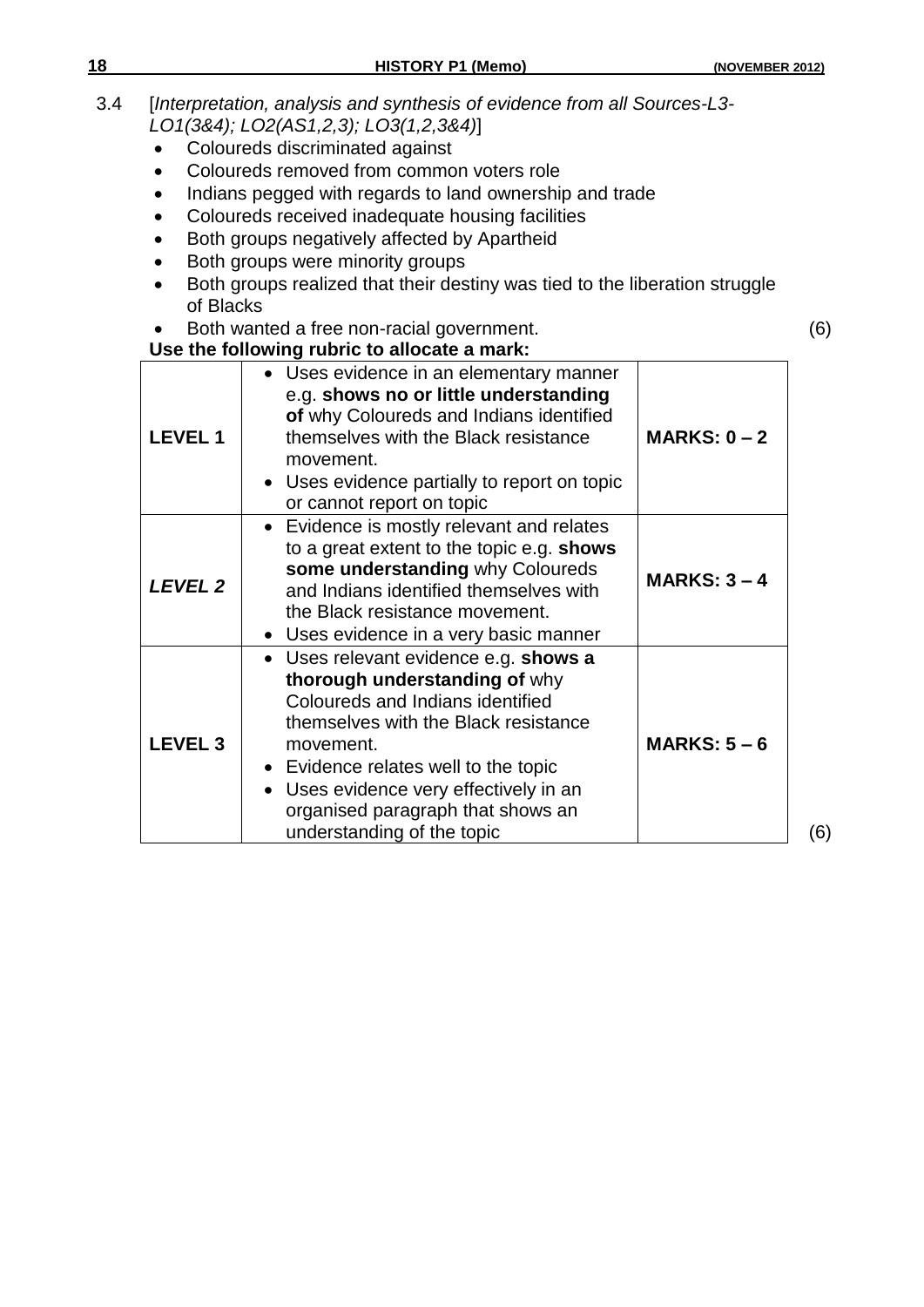#### 3.5 EXTENDED WRITING

3.5.1 [*Descriptive essay -interpretative skills-L1-LO1(AS3&4); LO2(AS1,2&3); LO3(AS1,2,3 &4)*]

#### **SYNOPSIS**

Candidates should explain the reasons for Coloured and Indian Nationalism

#### **MAIN ASPECTS**

Candidates should include the following aspects in their response: **Introduction**

Candidates should give an explanation of Nationalism.

#### **Elaboration**

- Position of Coloureds and Indians under British rule
- Position of Indians and Coloureds under Afrikaner rule
- Apartheid legislation towards Coloureds and Indians
- Coloured response to Apartheid
- Indian response to Apartheid
- Formation of political parties
- Working with the ANC
- Role of Coloureds and Indians in the liberation struggle.
- Freedom Charter
- Congress of the People
- March of women
- UDF
- Role of Indians and Coloureds in the negotiating process
- Any other relevant response

#### **Conclusion**

Candidates should tie up their argument by referring to the stance taken in introduction

#### **Use the holistic matrix on page 6 to assess this report.** (30)